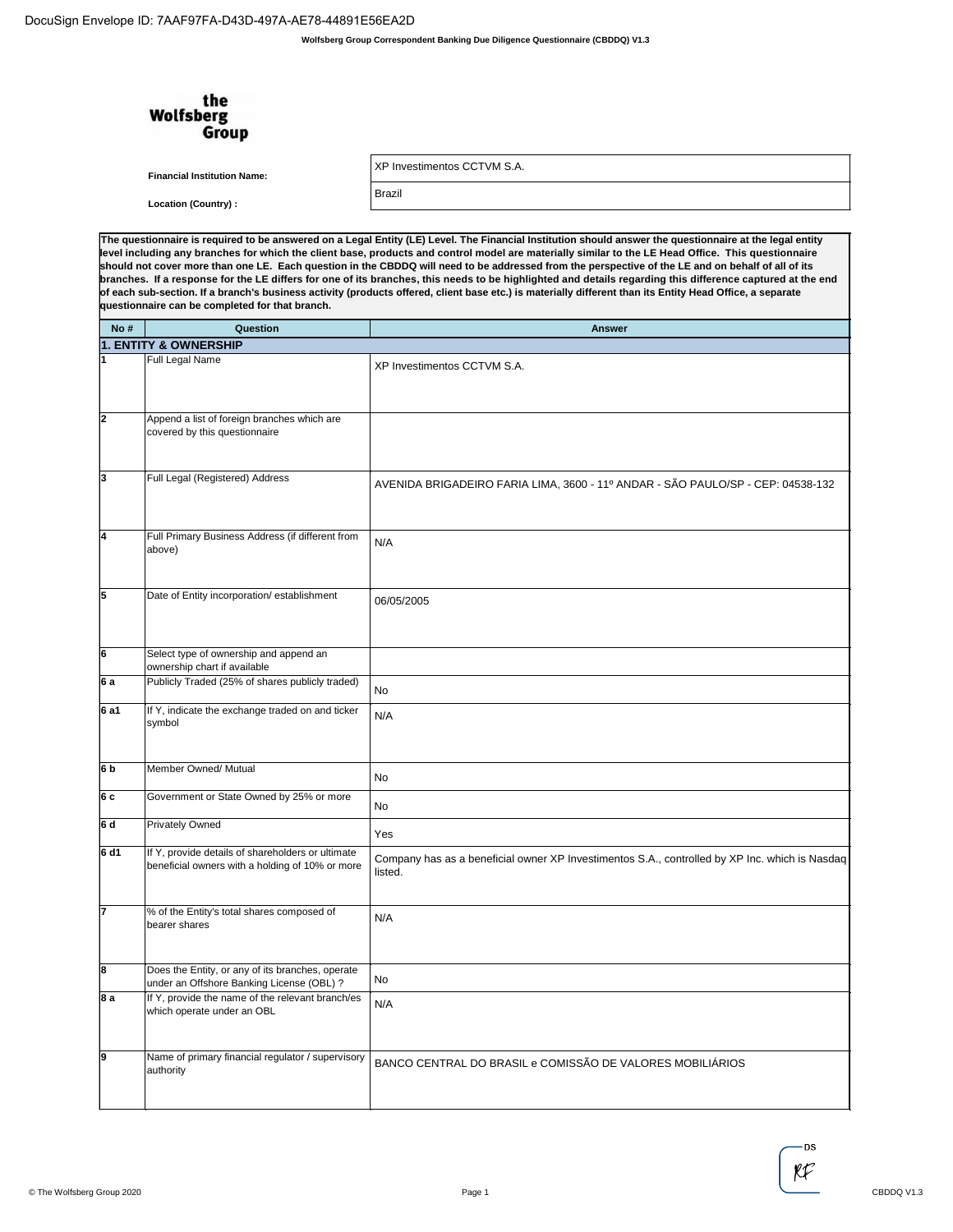| 10              | Provide Legal Entity Identifier (LEI) if available                                                                                                                                                                                                                                                                  |                            |
|-----------------|---------------------------------------------------------------------------------------------------------------------------------------------------------------------------------------------------------------------------------------------------------------------------------------------------------------------|----------------------------|
| 11              | Provide the full legal name of the ultimate parent<br>(if different from the Entity completing the DDQ)                                                                                                                                                                                                             |                            |
| 12              | Jurisdiction of licensing authority and regulator<br>of ultimate parent                                                                                                                                                                                                                                             | <b>BRAZIL</b>              |
| 13              | Select the business areas applicable to the<br>Entity                                                                                                                                                                                                                                                               |                            |
| 13a             | Retail Banking                                                                                                                                                                                                                                                                                                      | Yes                        |
| 13 <sub>b</sub> | Private Banking / Wealth Management                                                                                                                                                                                                                                                                                 | Yes                        |
| 13c             | Commercial Banking                                                                                                                                                                                                                                                                                                  | Yes                        |
| 13d             | Transactional Banking                                                                                                                                                                                                                                                                                               | Yes                        |
| 13e             | <b>Investment Banking</b>                                                                                                                                                                                                                                                                                           | Yes                        |
| 13f             | <b>Financial Markets Trading</b>                                                                                                                                                                                                                                                                                    | Yes                        |
| 13g             | Securities Services / Custody                                                                                                                                                                                                                                                                                       | Yes                        |
| 13h             | Broker / Dealer                                                                                                                                                                                                                                                                                                     | Yes                        |
| 13i             | Multilateral Development Bank                                                                                                                                                                                                                                                                                       | Yes                        |
| 13j             | Other                                                                                                                                                                                                                                                                                                               |                            |
| 14              | Does the Entity have a significant (10% or more)<br>portfolio of non-resident customers or does it<br>derive more than 10% of its revenue from non-<br>resident customers? (Non-resident means<br>customers primarily resident in a different<br>jurisdiction to the location where bank services<br>are provided.) | No                         |
| 14a             | If Y, provide the top five countries where the non-<br>resident customers are located.                                                                                                                                                                                                                              |                            |
| 15              | Select the closest value:                                                                                                                                                                                                                                                                                           |                            |
| 15a             | Number of employees                                                                                                                                                                                                                                                                                                 | 1001-5000                  |
| 15 <sub>b</sub> | <b>Total Assets</b>                                                                                                                                                                                                                                                                                                 | Greater than \$500 million |
| 16              | Confirm that all responses provided in the above<br>Section ENTITY & OWNERSHIP are<br>representative of all the LE's branches                                                                                                                                                                                       | Yes                        |
| 16a             | If N, clarify which questions the difference/s<br>relate to and the branch/es that this applies to.                                                                                                                                                                                                                 |                            |
| 16 b            | If appropriate, provide any additional information<br>/ context to the answers in this section.                                                                                                                                                                                                                     |                            |

-DS  $\mathfrak{K}$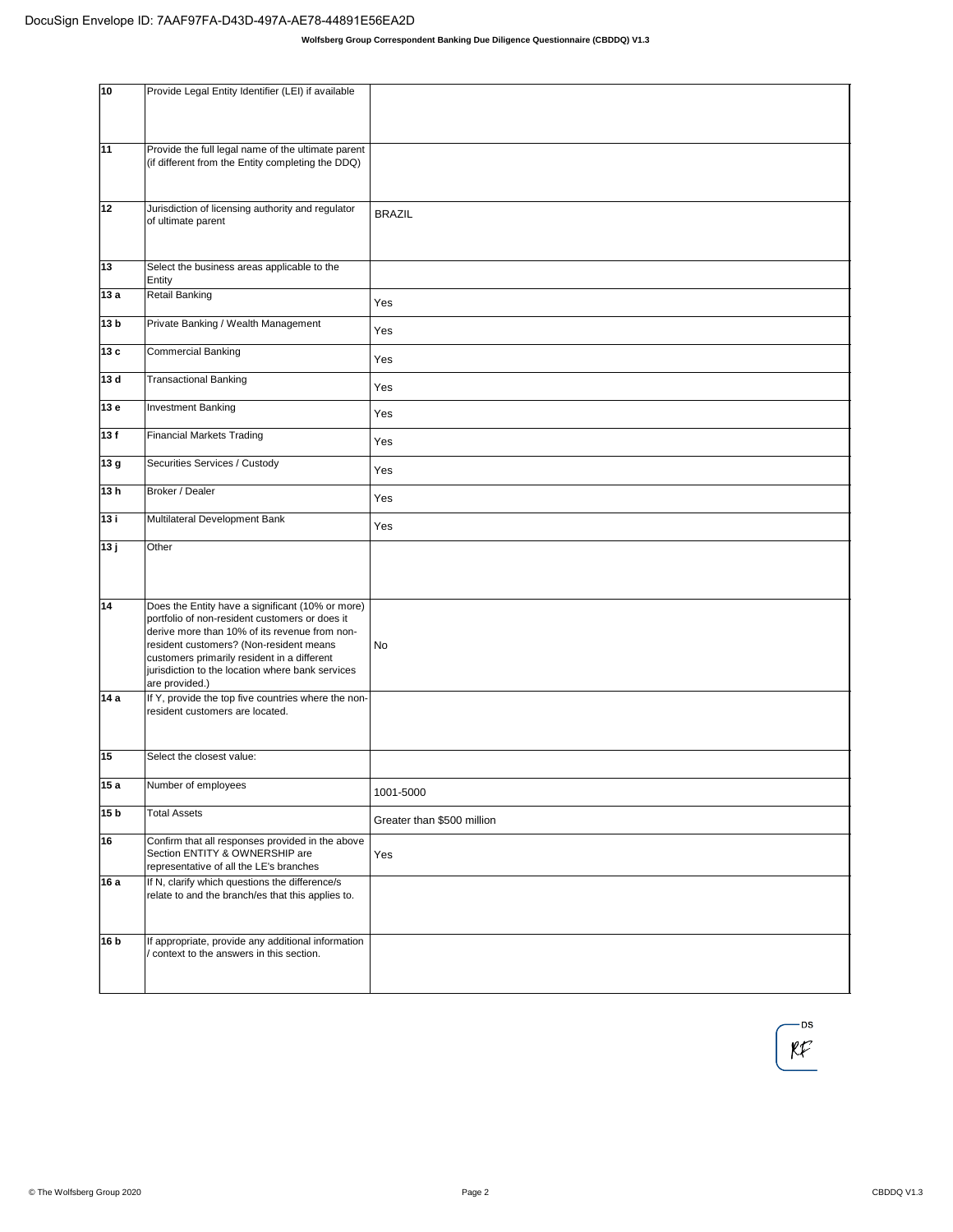|                 | <b>2. PRODUCTS &amp; SERVICES</b>                                                                                              |           |  |
|-----------------|--------------------------------------------------------------------------------------------------------------------------------|-----------|--|
| 17              | Does the Entity offer the following products and                                                                               |           |  |
| 17 a            | services:<br><b>Correspondent Banking</b>                                                                                      |           |  |
|                 |                                                                                                                                | No        |  |
| 17 a1           | If Y                                                                                                                           |           |  |
| 17 a2           | Does the Entity offer Correspondent Banking<br>services to domestic banks?                                                     |           |  |
| 17 a3           | Does the Entity allow domestic bank clients to<br>provide downstream relationships?                                            |           |  |
| 17 a4           | Does the Entity have processes and procedures<br>in place to identify downstream relationships<br>with domestic banks?         |           |  |
| 17 a5           | Does the Entity offer correspondent banking<br>services to Foreign Banks?                                                      |           |  |
| 17 a6           | Does the Entity allow downstream relationships<br>with Foreign Banks?                                                          |           |  |
| 17 a7           | Does the Entity have processes and procedures<br>in place to identify downstream relationships<br>with Foreign Banks?          |           |  |
| 17 a8           | Does the Entity offer correspondent banking<br>services to regulated MSBs/MVTS?                                                |           |  |
| 17 a9           | Does the Entity allow downstream relationships<br>with MSBs/MVTS?                                                              |           |  |
| 17 a10          | Does the Entity have processes and procedures<br>in place to identify downstream relationships<br>with MSB /MVTS?              |           |  |
| 17 b            | Private Banking (domestic & international)                                                                                     | Yes       |  |
| 17 c            | <b>Trade Finance</b>                                                                                                           | Yes       |  |
| 17 d            | Payable Through Accounts                                                                                                       | Yes       |  |
| 17 e            | <b>Stored Value Instruments</b>                                                                                                | Yes       |  |
| 17f             | Cross Border Bulk Cash Delivery                                                                                                | No        |  |
| 17 g            | Domestic Bulk Cash Delivery                                                                                                    | No        |  |
| 17h             | International Cash Letter                                                                                                      | Yes       |  |
| 17 i            | Remote Deposit Capture                                                                                                         | No        |  |
| 17j             | Virtual /Digital Currencies                                                                                                    | No        |  |
| 17k             | <b>Low Price Securities</b>                                                                                                    | No        |  |
| 171             | Hold Mail                                                                                                                      | <b>No</b> |  |
| 17 m            | <b>Cross Border Remittances</b>                                                                                                | Yes       |  |
| 17 <sub>n</sub> | Service to walk-in customers (non-account<br>holders)                                                                          | No        |  |
| 17 o            | Sponsoring Private ATMs                                                                                                        | No        |  |
| 17 p            | Other high risk products and services identified<br>by the Entity                                                              |           |  |
| 18              | Confirm that all responses provided in the above<br>Section PRODUCTS & SERVICES are<br>representative of all the LE's branches | Yes       |  |
| 18 a            | If N, clarify which questions the difference/s<br>relate to and the branch/es that this applies to.                            |           |  |
| 18 b            | If appropriate, provide any additional information<br>context to the answers in this section.                                  |           |  |

-DS  $\mathfrak{K}$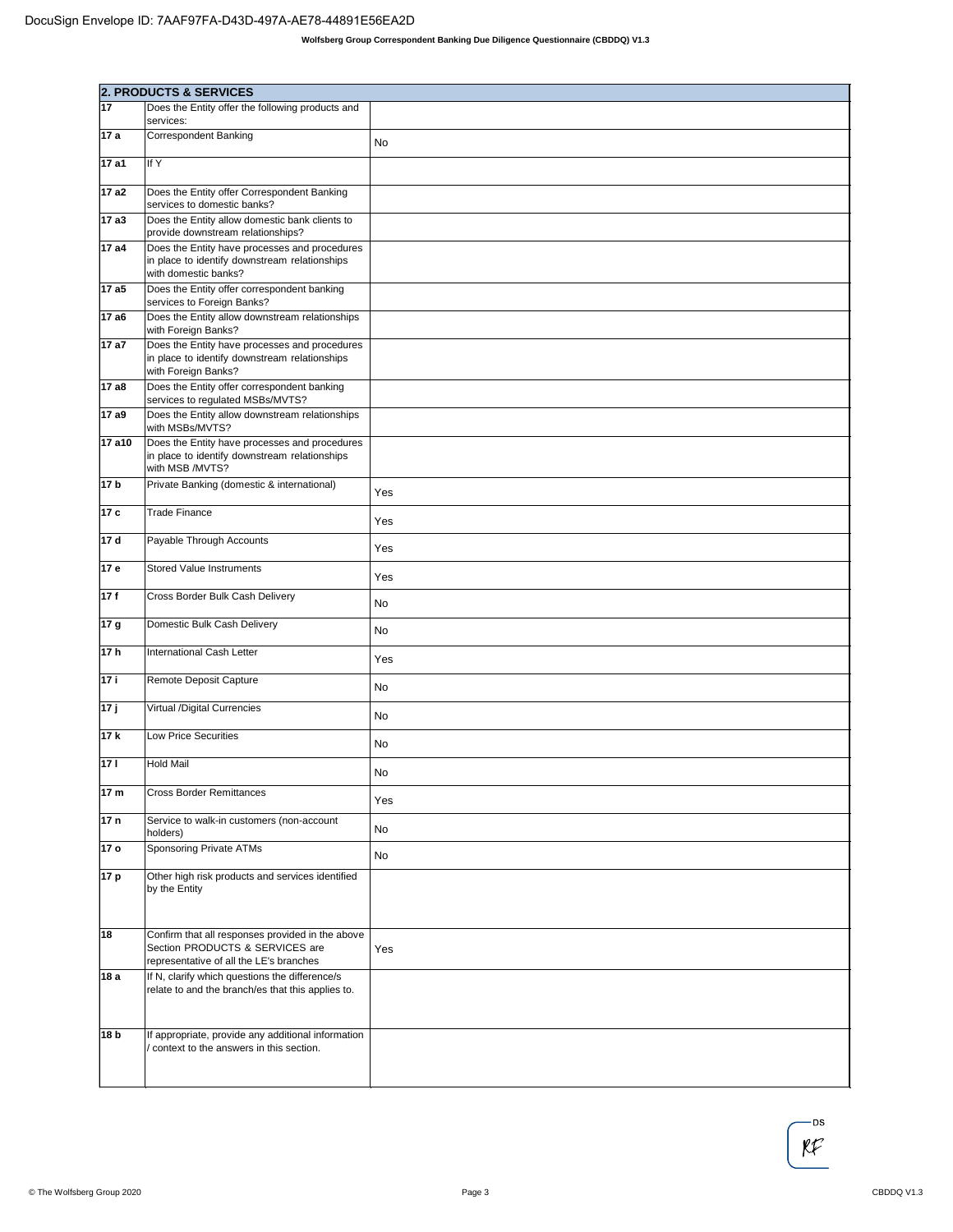|                 | 3. AML, CTF & SANCTIONS PROGRAMME                                                                                                                |                              |
|-----------------|--------------------------------------------------------------------------------------------------------------------------------------------------|------------------------------|
| 19              | Does the Entity have a programme that sets<br>minimum AML, CTF and Sanctions standards<br>regarding the following components:                    |                              |
| 19 a            | Appointed Officer with sufficient                                                                                                                | Yes                          |
| 19 <sub>b</sub> | experience/expertise<br>Cash Reporting                                                                                                           | No                           |
| 19 с            | CDD                                                                                                                                              |                              |
| 19 d            | <b>EDD</b>                                                                                                                                       | Yes                          |
|                 |                                                                                                                                                  | Yes                          |
| 19 e            | <b>Beneficial Ownership</b>                                                                                                                      | Yes                          |
| 19f             | <b>Independent Testing</b>                                                                                                                       | Yes                          |
| 19 g            | Periodic Review                                                                                                                                  | Yes                          |
| 19h             | Policies and Procedures                                                                                                                          | Yes                          |
| 19 i            | <b>Risk Assessment</b>                                                                                                                           | Yes                          |
| 19j             | Sanctions                                                                                                                                        | Yes                          |
| 19 k            | PEP Screening                                                                                                                                    | Yes                          |
| 19              | Adverse Information Screening                                                                                                                    | Yes                          |
| 19 m            | <b>Suspicious Activity Reporting</b>                                                                                                             | Yes                          |
| 19 n            | Training and Education                                                                                                                           | Yes                          |
| 19 o            | <b>Transaction Monitoring</b>                                                                                                                    | Yes                          |
| 20              | How many full time employees are in the Entity's<br>AML, CTF & Sanctions Compliance<br>Department?                                               | 10-50                        |
| 21              | Is the Entity's AML, CTF & Sanctions policy<br>approved at least annually by the Board or<br>equivalent Senior Management Committee?             | Yes                          |
| 22              | Does the Board or equivalent Senior<br>Management Committee receive regular<br>reporting on the status of the AML, CTF &<br>Sanctions programme? | Quarterly/Every three months |
| 23              | Does the Entity use third parties to carry out any<br>components of its AML, CTF & Sanctions<br>programme?                                       | No                           |
| 23a             | If Y, provide further details                                                                                                                    | N/A                          |
| 24              | Confirm that all responses provided in the above<br>Section AML, CTF & SANCTIONS Programme<br>are representative of all the LE's branches        | Yes                          |
| 24a             | If N, clarify which questions the difference/s<br>relate to and the branch/es that this applies to.                                              | N/A                          |
| 24 b            | If appropriate, provide any additional information<br>context to the answers in this section.                                                    |                              |

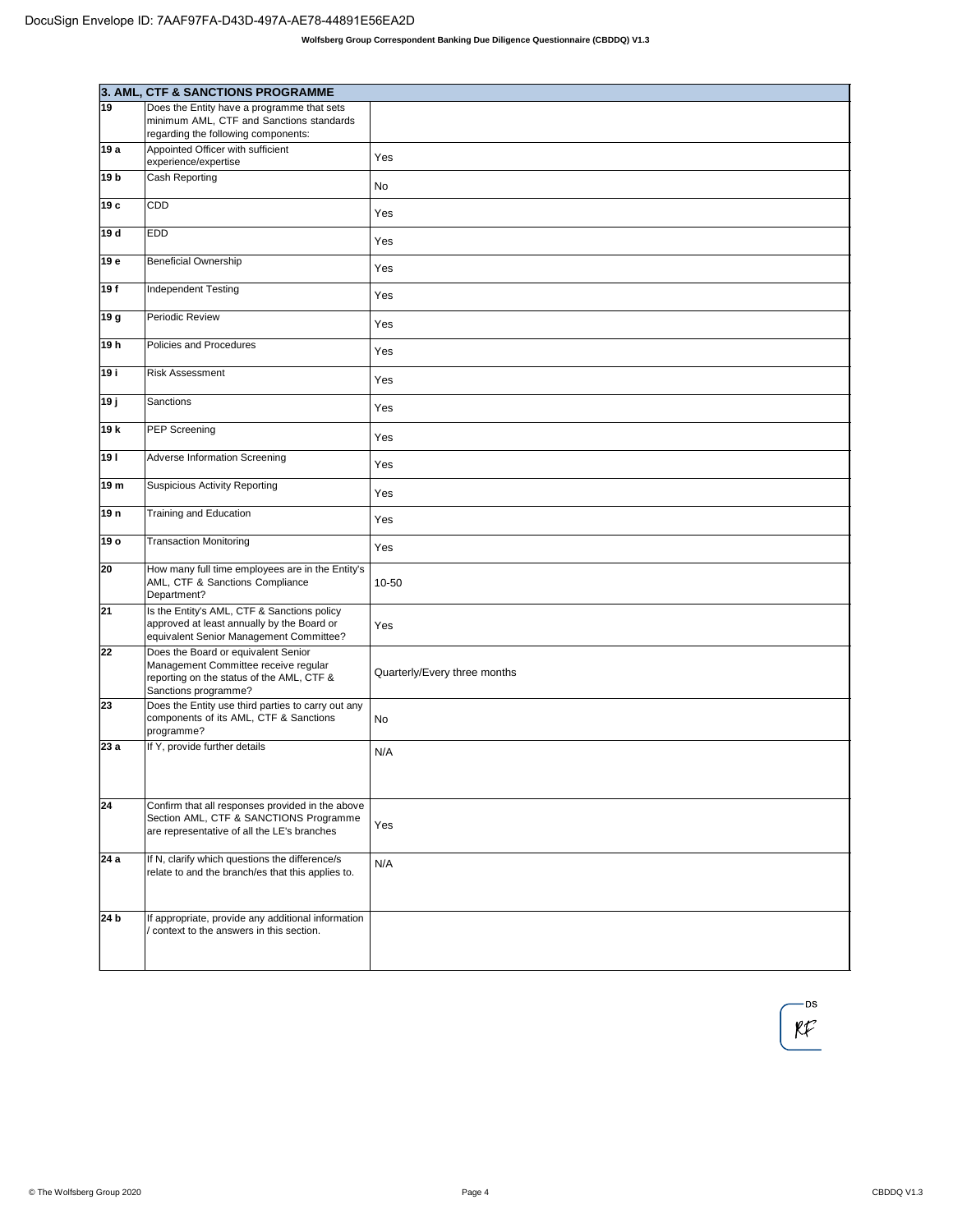|      | 4. ANTI BRIBERY & CORRUPTION                                                                                                                                                                                                                   |                                                                      |
|------|------------------------------------------------------------------------------------------------------------------------------------------------------------------------------------------------------------------------------------------------|----------------------------------------------------------------------|
| 25   | Has the Entity documented policies and                                                                                                                                                                                                         |                                                                      |
|      | procedures consistent with applicable ABC<br>regulations and requirements to [reasonably]<br>prevent, detect and report bribery and<br>corruption?                                                                                             | Yes                                                                  |
| 26   | Does the Entity have an enterprise wide<br>programme that sets minimum ABC standards?                                                                                                                                                          | Yes                                                                  |
| 27   | Has the Entity appointed a designated officer or<br>officers with sufficient experience/expertise<br>responsible for coordinating the ABC<br>programme?                                                                                        | Yes                                                                  |
| 28   | Does the Entity have adequate staff with<br>appropriate levels of experience/expertise to<br>implement the ABC programme?                                                                                                                      | Yes                                                                  |
| 29   | Is the Entity's ABC programme applicable to:                                                                                                                                                                                                   | Both joint ventures and third parties acting on behalf of the Entity |
| 30   | Does the Entity have a global ABC policy that:                                                                                                                                                                                                 |                                                                      |
| 30 a | Prohibits the giving and receiving of bribes?<br>This includes promising, offering, giving,<br>solicitation or receiving of anything of value,<br>directly or indirectly, if improperly intended to<br>influence action or obtain an advantage | Yes                                                                  |
| 30 b | Includes enhanced requirements regarding<br>interaction with public officials?                                                                                                                                                                 | Yes                                                                  |
| 30c  | Includes a prohibition against the falsification of<br>books and records (this may be within the ABC<br>policy or any other policy applicable to the Legal<br>Entity)?                                                                         | Yes                                                                  |
| 31   | Does the Entity have controls in place to monitor<br>the effectiveness of their ABC programme?                                                                                                                                                 | Yes                                                                  |
| 32   | Does the Entity's Board or Senior Management<br>Committee receive regular Management<br>Information on ABC matters?                                                                                                                            | Yes                                                                  |
| 33   | Does the Entity perform an Enterprise Wide<br>ABC risk assessment?                                                                                                                                                                             | Yes                                                                  |
| 33 a | If Y select the frequency                                                                                                                                                                                                                      | 12 Months                                                            |
| 34   | Does the Entity have an ABC residual risk rating<br>that is the net result of the controls effectiveness<br>and the inherent risk assessment?                                                                                                  | Yes                                                                  |
| 35   | Does the Entity's ABC EWRA cover the inherent<br>risk components detailed below:                                                                                                                                                               |                                                                      |
| 35a  | Potential liability created by intermediaries and<br>other third-party providers as appropriate                                                                                                                                                | Yes                                                                  |
| 35 b | Corruption risks associated with the countries<br>and industries in which the Entity does business, Yes<br>directly or through intermediaries                                                                                                  |                                                                      |
| 35 c | Transactions, products or services, including<br>those that involve state-owned or state-<br>controlled entities or public officials                                                                                                           | Yes                                                                  |
| 35 d | Corruption risks associated with gifts and<br>hospitality, hiring/internships, charitable<br>donations and political contributions                                                                                                             | Yes                                                                  |
| 35 e | Changes in business activities that may<br>materially increase the Entity's corruption risk                                                                                                                                                    | Yes                                                                  |
| 36   | Does the Entity's internal audit function or other<br>independent third party cover ABC Policies and<br>Procedures?                                                                                                                            | Yes                                                                  |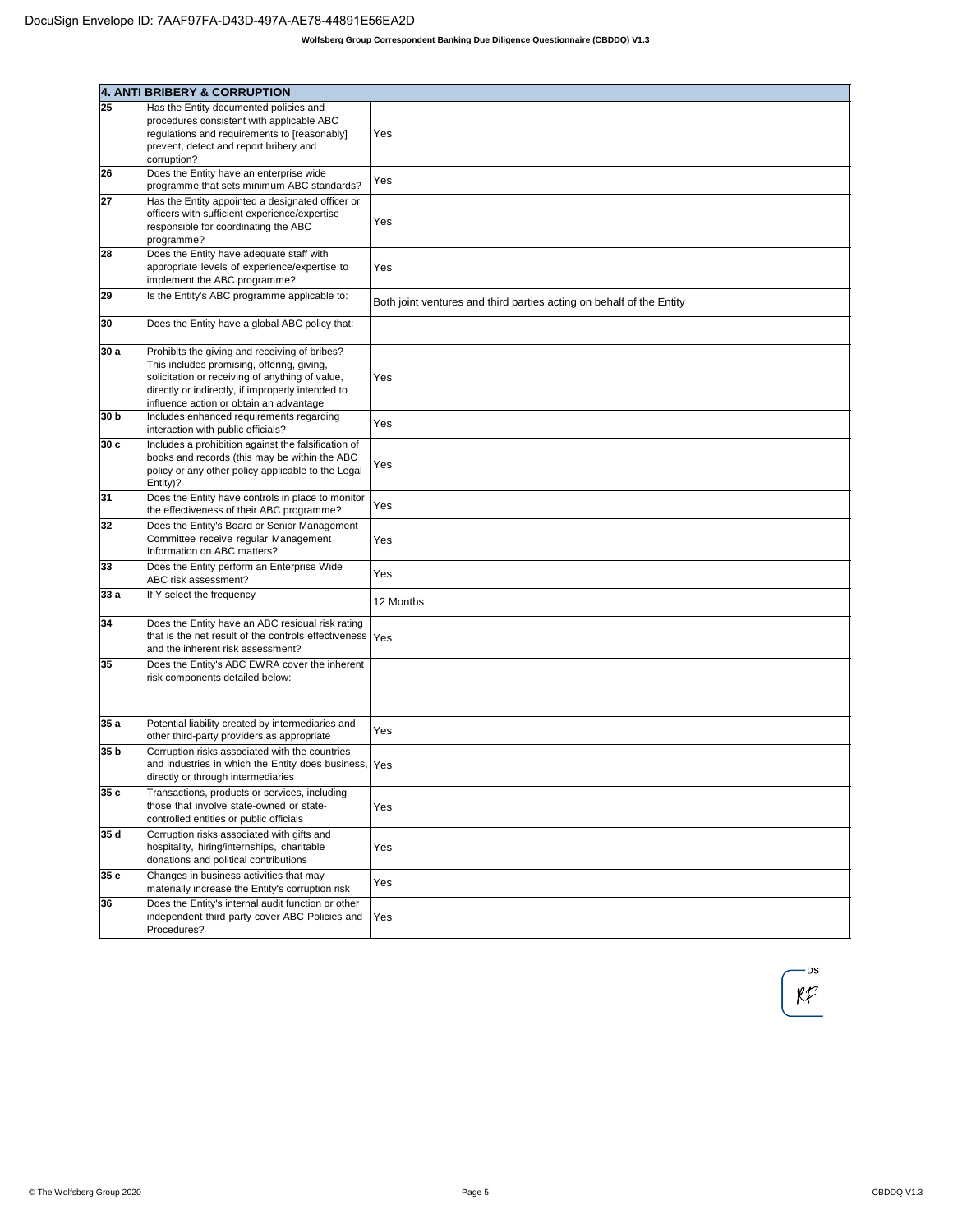| 37   | Does the Entity provide mandatory ABC training<br>to:                                                                                |     |
|------|--------------------------------------------------------------------------------------------------------------------------------------|-----|
| 37a  | Board and senior Committee Management                                                                                                | Yes |
| 37 b | 1st Line of Defence                                                                                                                  | Yes |
| 37 c | 2nd Line of Defence                                                                                                                  | Yes |
| 37 d | 3rd Line of Defence                                                                                                                  | Yes |
| 37 e | 3rd parties to which specific compliance<br>activities subject to ABC risk have been<br>outsourced                                   | Yes |
| 37f  | Non-employed workers as appropriate<br>(contractors/consultants)                                                                     | Yes |
| 38   | Does the Entity provide ABC training that is<br>targeted to specific roles, responsibilities and<br>activities?                      | Yes |
| 39   | Confirm that all responses provided in the above<br>Section Anti Bribery & Corruption are<br>representative of all the LE's branches | Yes |
| 39 a | If N, clarify which questions the difference/s<br>relate to and the branch/es that this applies to.                                  | N/A |
| 39 b | If appropriate, provide any additional information<br>context to the answers in this section.                                        |     |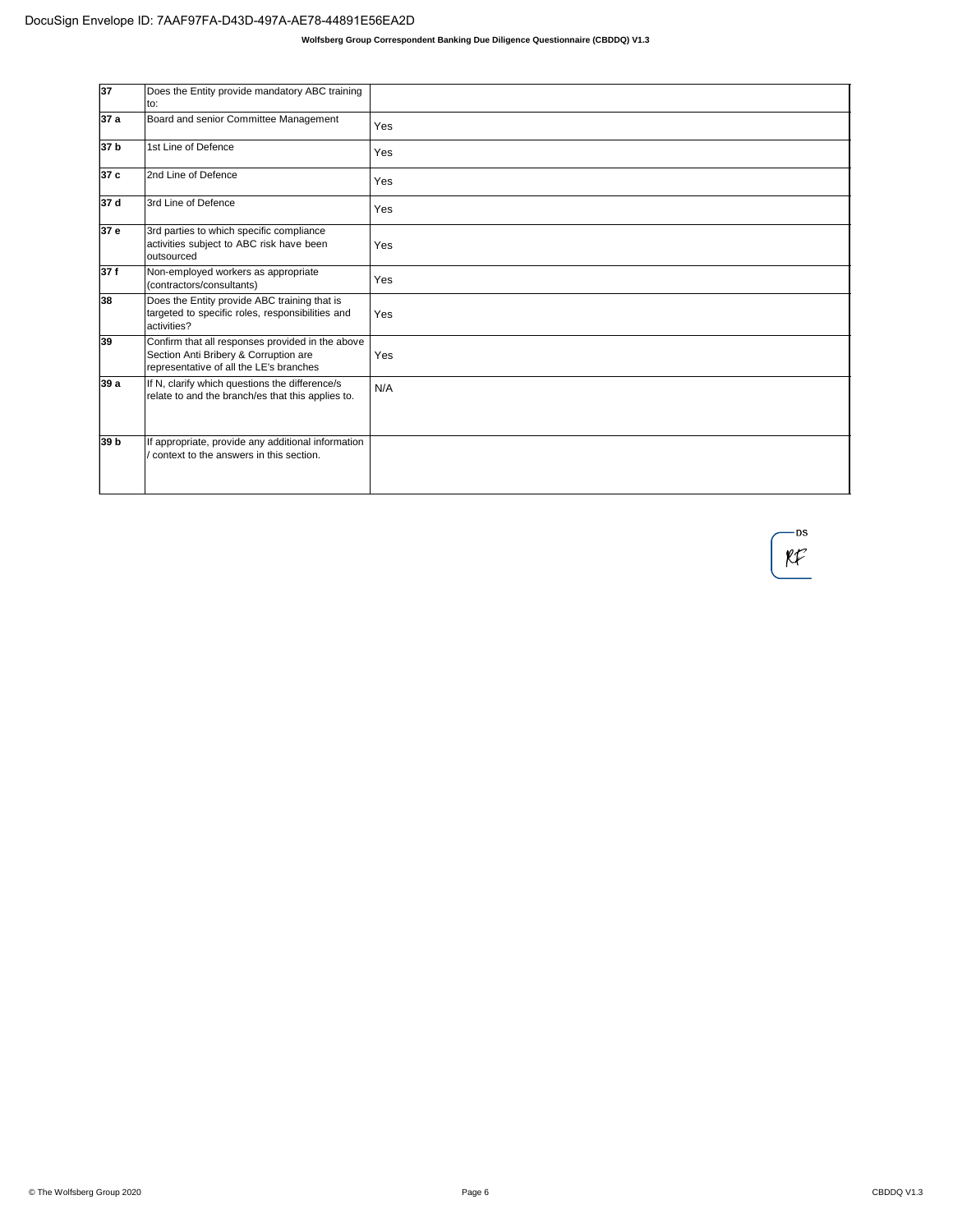|       | 5. AML, CTF & SANCTIONS POLICIES & PROCEDURES                                                                                    |                 |
|-------|----------------------------------------------------------------------------------------------------------------------------------|-----------------|
| 40    | Has the Entity documented policies and                                                                                           |                 |
|       | procedures consistent with applicable AML, CTF                                                                                   |                 |
|       | & Sanctions regulations and requirements to                                                                                      |                 |
|       | reasonably prevent, detect and report:                                                                                           |                 |
| 40 a  | Money laundering                                                                                                                 | Yes             |
| 40 b  | <b>Terrorist financing</b>                                                                                                       | Yes             |
| 40 c  | Sanctions violations                                                                                                             | Yes             |
| 41    | Are the Entity's policies and procedures updated<br>at least annually?                                                           | Yes             |
| 42    | Are the Entity's policies and procedures gapped<br>against/compared to:                                                          |                 |
| 42 a  | <b>US Standards</b>                                                                                                              | No              |
| 42 a1 | If Y, does the Entity retain a record of the<br>results?                                                                         |                 |
| 42 b  | <b>EU Standards</b>                                                                                                              | No              |
| 42 b1 | If Y, does the Entity retain a record of the<br>results?                                                                         |                 |
| 43    | Does the Entity have policies and procedures<br>that:                                                                            |                 |
| 43 a  | Prohibit the opening and keeping of anonymous<br>and fictitious named accounts                                                   | Yes             |
| 43 b  | Prohibit the opening and keeping of accounts for<br>unlicensed banks and/or NBFIs                                                | Yes             |
| 43 c  | Prohibit dealing with other entities that provide<br>banking services to unlicensed banks                                        | Yes             |
| 43 d  | Prohibit accounts/relationships with shell banks                                                                                 | Yes             |
| 43 e  | Prohibit dealing with another entity that provides<br>services to shell banks                                                    | Yes             |
| 43f   | Prohibit opening and keeping of accounts for<br>Section 311 designated entities                                                  | Yes             |
| 43 g  | Prohibit opening and keeping of accounts for                                                                                     |                 |
|       | any of unlicensed/unregulated remittance                                                                                         | Yes             |
|       | agents, exchanges houses, casa de cambio,<br>bureaux de change or money transfer agents                                          |                 |
| 43h   | Assess the risks of relationships with domestic                                                                                  |                 |
|       | and foreign PEPs, including their family and<br>close associates                                                                 | Yes             |
| 43 i  | Define escalation processes for financial crime<br>risk issues                                                                   | Yes             |
| 43 ј  | Define the process, where appropriate, for                                                                                       |                 |
|       | terminating existing customer relationships due<br>to financial crime risk                                                       | Yes             |
| 43 k  | Specify how potentially suspicious activity                                                                                      |                 |
|       | identified by employees is to be escalated and<br>investigated                                                                   | Yes             |
| 431   | Outline the processes regarding screening for<br>sanctions, PEPs and negative media                                              | Yes             |
| 43 m  | Outline the processes for the maintenance of<br>internal "watchlists"                                                            | Yes             |
| 44    | Has the Entity defined a risk tolerance statement<br>or similar document which defines a risk                                    |                 |
|       | boundary around their business?                                                                                                  | Yes             |
| 45    | Does the Entity have a record retention<br>procedures that comply with applicable laws?                                          | Yes             |
| 45 a  | If Y, what is the retention period?                                                                                              | 5 years or more |
| 46    | Confirm that all responses provided in the above<br>Section POLICIES & PROCEDURES are<br>representative of all the LE's branches | Yes             |
| 46 a  | If N, clarify which questions the difference/s<br>relate to and the branch/es that this applies to.                              | N/A             |
|       |                                                                                                                                  |                 |
| 46 b  | If appropriate, provide any additional information                                                                               |                 |
|       | context to the answers in this section.                                                                                          |                 |
|       |                                                                                                                                  |                 |
|       |                                                                                                                                  |                 |

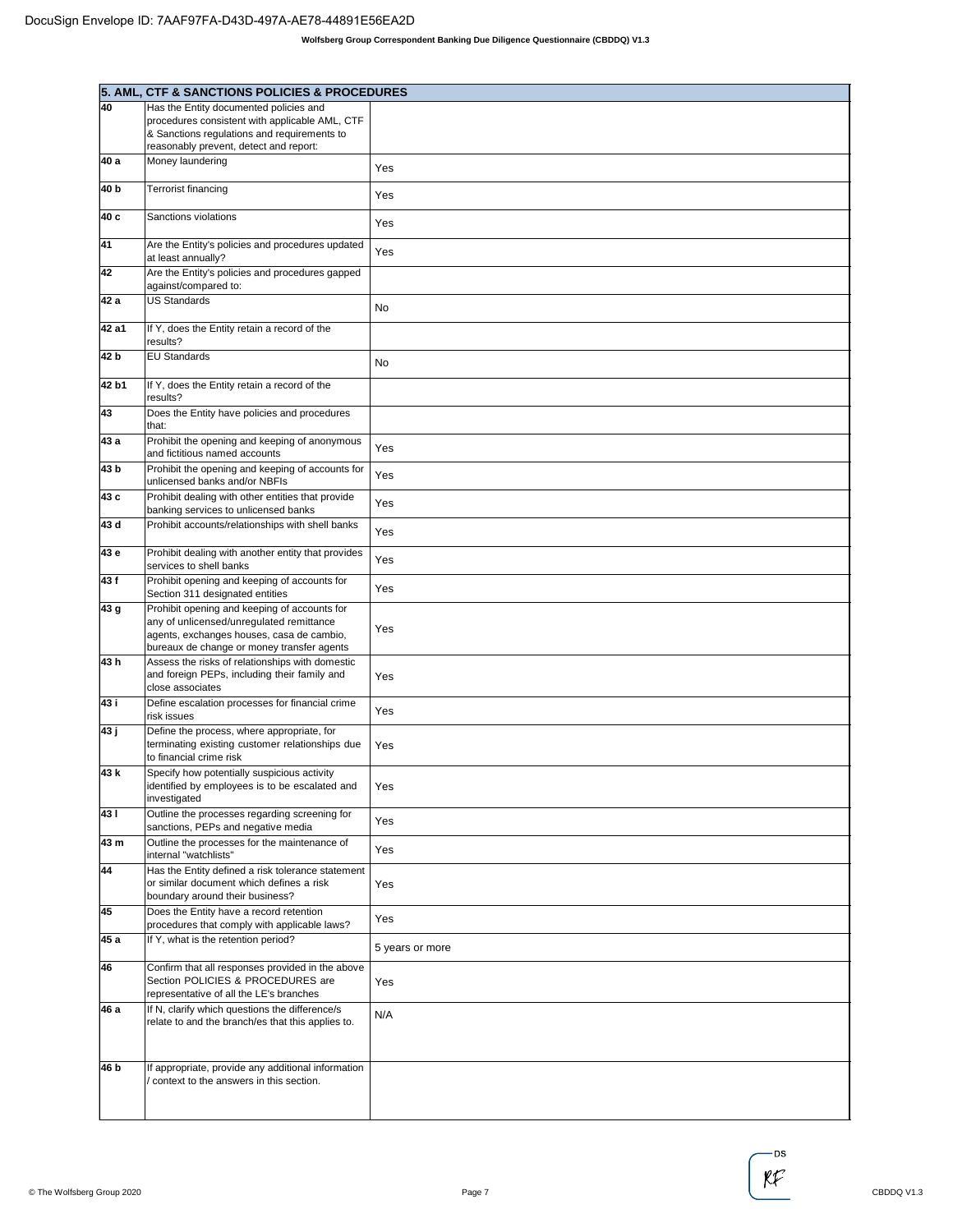|                 | 6. AML, CTF & SANCTIONS RISK ASSESSMENT                                                            |     |
|-----------------|----------------------------------------------------------------------------------------------------|-----|
| 47              | Does the Entity's AML & CTF EWRA cover the<br>inherent risk components detailed below:             |     |
| 47 a            | Client                                                                                             | Yes |
| 47 <sub>b</sub> | Product                                                                                            | Yes |
| 47 c            | Channel                                                                                            | Yes |
| 47 d            | Geography                                                                                          | Yes |
| 48              | Does the Entity's AML & CTF EWRA cover the<br>controls effectiveness components detailed<br>below: |     |
| 48 a            | <b>Transaction Monitoring</b>                                                                      | Yes |
| 48 b            | Customer Due Diligence                                                                             | Yes |
| 48 c            | PEP Identification                                                                                 | Yes |
| 48 d            | <b>Transaction Screening</b>                                                                       | Yes |
| 48 e            | Name Screening against Adverse Media &<br>Negative News                                            | Yes |
| 48 f            | Training and Education                                                                             | Yes |
| 48 g            | Governance                                                                                         | Yes |
| 48 h            | Management Information                                                                             | Yes |
| 49              | Has the Entity's AML & CTF EWRA been<br>completed in the last 12 months?                           | Yes |
| 49 a            | If N, provide the date when the last AML & CTF<br>EWRA was completed.                              |     |
| 50              | Does the Entity's Sanctions EWRA cover the<br>inherent risk components detailed below:             |     |
| 50 a            | Client                                                                                             | Yes |
| 50 b            | Product                                                                                            | Yes |
| 50c             | Channel                                                                                            | Yes |
| 50 d            | Geography                                                                                          | Yes |

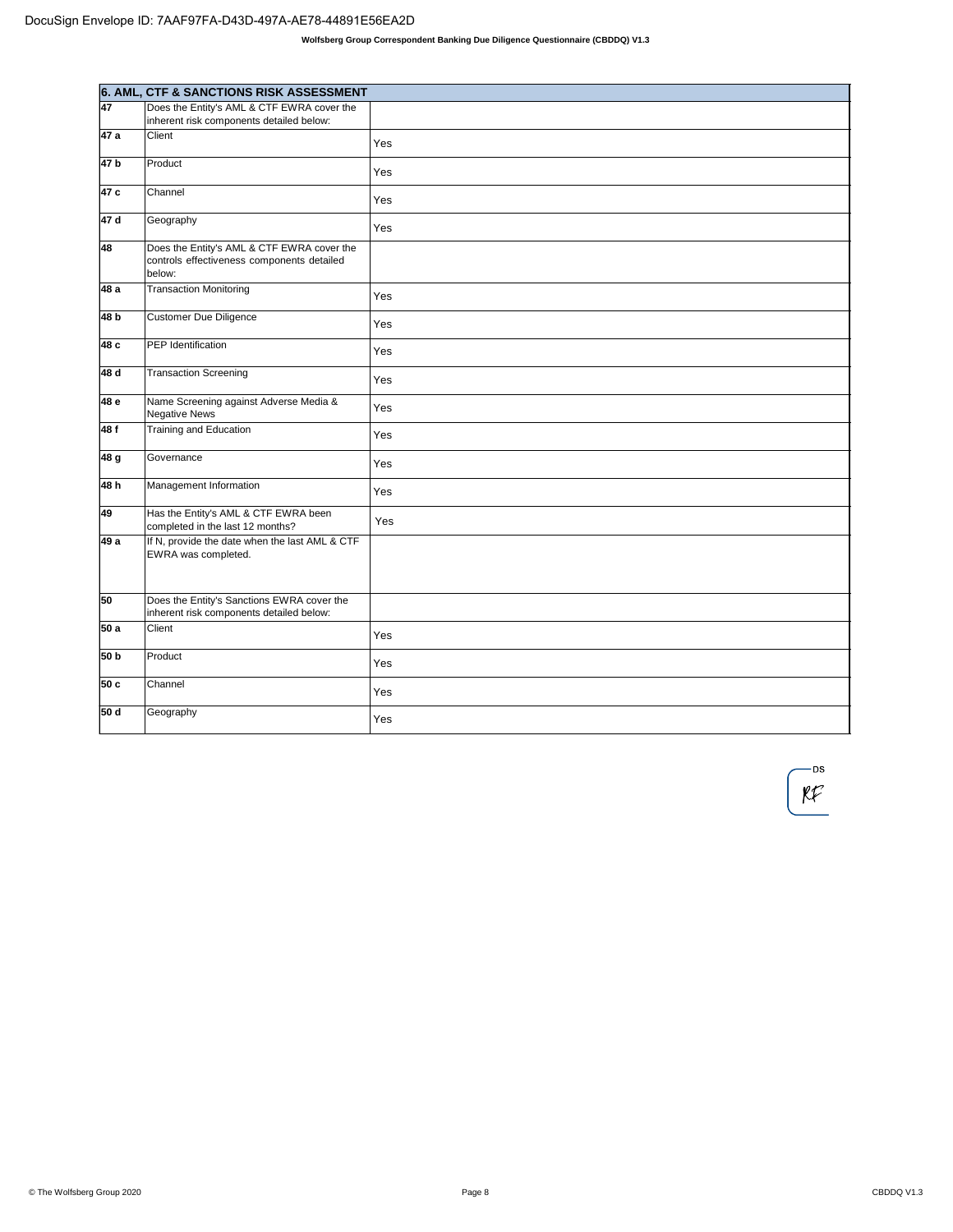| $\overline{51}$ | Does the Entity's Sanctions EWRA cover the<br>controls effectiveness components detailed<br>below:                                                 |     |
|-----------------|----------------------------------------------------------------------------------------------------------------------------------------------------|-----|
| 51 a            | <b>Customer Due Diligence</b>                                                                                                                      | Yes |
| 51 <sub>b</sub> | <b>Transaction Screening</b>                                                                                                                       | Yes |
| 51 c            | Name Screening                                                                                                                                     | Yes |
| 51 d            | List Management                                                                                                                                    | Yes |
| 51 e            | Training and Education                                                                                                                             | Yes |
| 51f             | Governance                                                                                                                                         | Yes |
| 51 <sub>g</sub> | Management Information                                                                                                                             | Yes |
| 52              | Has the Entity's Sanctions EWRA been<br>completed in the last 12 months?                                                                           | Yes |
| 52a             | If N, provide the date when the last Sanctions<br>EWRA was completed.                                                                              |     |
| 53              | Confirm that all responses provided in the above<br>Section AML, CTF & SANCTIONS RISK<br>ASSESSMENT are representative of all the LE's<br>branches | Yes |
| 53 a            | If N, clarify which questions the difference/s<br>relate to and the branch/es that this applies to.                                                | N/A |
| 53 b            | If appropriate, provide any additional information<br>context to the answers in this section.                                                      |     |

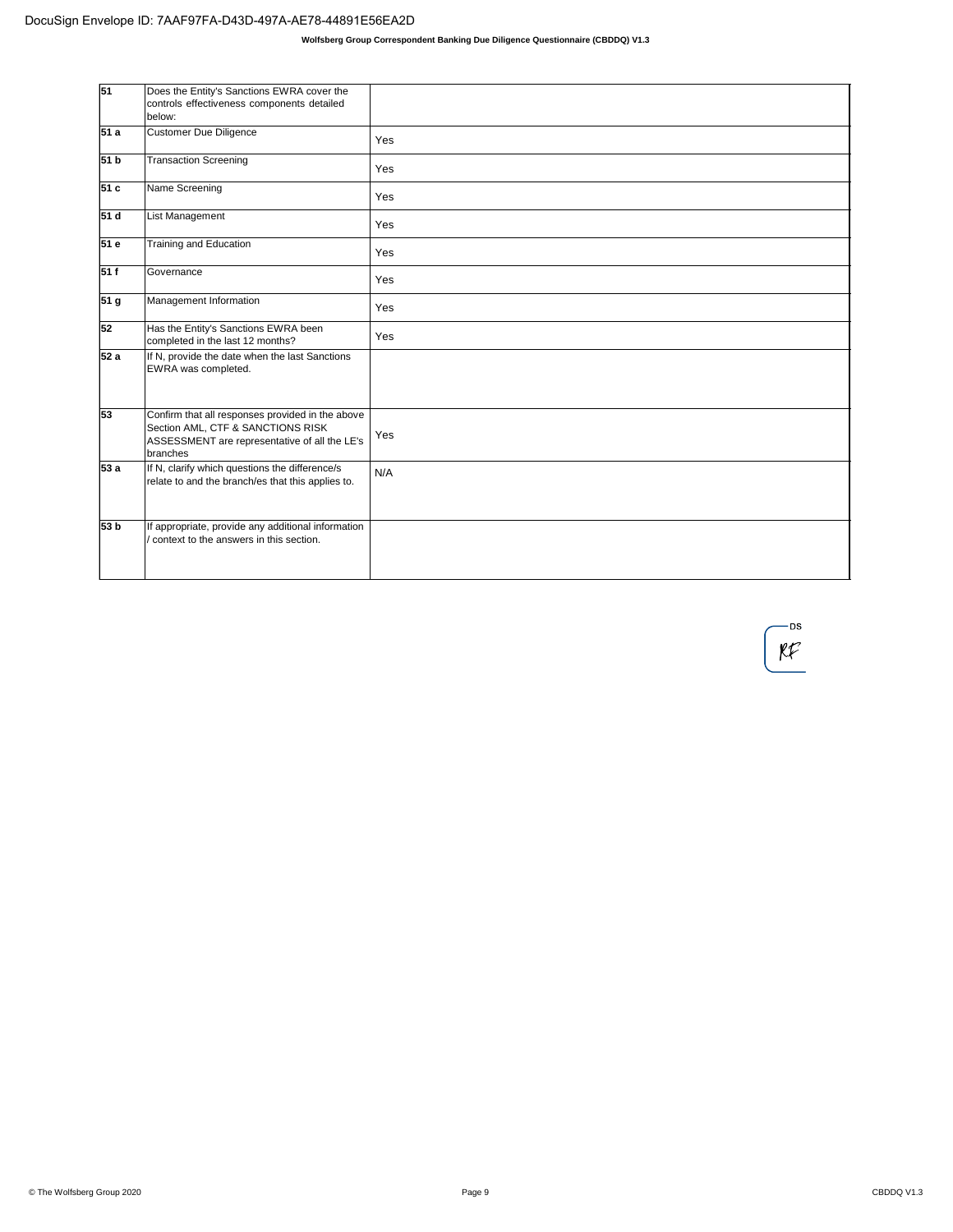|                 | 7. KYC, CDD and EDD                                                                                                                |     |
|-----------------|------------------------------------------------------------------------------------------------------------------------------------|-----|
| 54              | Does the Entity verify the identity of the<br>customer?                                                                            | Yes |
| 55              | Do the Entity's policies and procedures set out<br>when CDD must be completed, e.g. at the time<br>of onboarding or within 30 days | Yes |
| 56              | Which of the following does the Entity gather<br>and retain when conducting CDD? Select all that<br>apply:                         |     |
| 56 a            | Ownership structure                                                                                                                | Yes |
| 56 b            | Customer identification                                                                                                            | Yes |
| 56 с            | Expected activity                                                                                                                  | Yes |
| 56d             | Nature of business/employment                                                                                                      | Yes |
| 56 e            | Product usage                                                                                                                      | Yes |
| 56 f            | Purpose and nature of relationship                                                                                                 | Yes |
| 56 g            | Source of funds                                                                                                                    | Yes |
| 56 h            | Source of wealth                                                                                                                   | Yes |
| $\overline{57}$ | Are each of the following identified:                                                                                              |     |
| 57a             | Ultimate beneficial ownership                                                                                                      | Yes |
| 57 a1           | Are ultimate beneficial owners verified?                                                                                           | Yes |
| 57 <sub>b</sub> | Authorised signatories (where applicable)                                                                                          | Yes |
| 57 c            | Key controllers                                                                                                                    | Yes |
| 57 d            | Other relevant parties                                                                                                             |     |
| 58              | What is the Entity's minimum (lowest) threshold<br>applied to beneficial ownership identification?                                 | 25% |
| 59              | Does the due diligence process result in<br>customers receiving a risk classification?                                             | Yes |

— DS  $RF$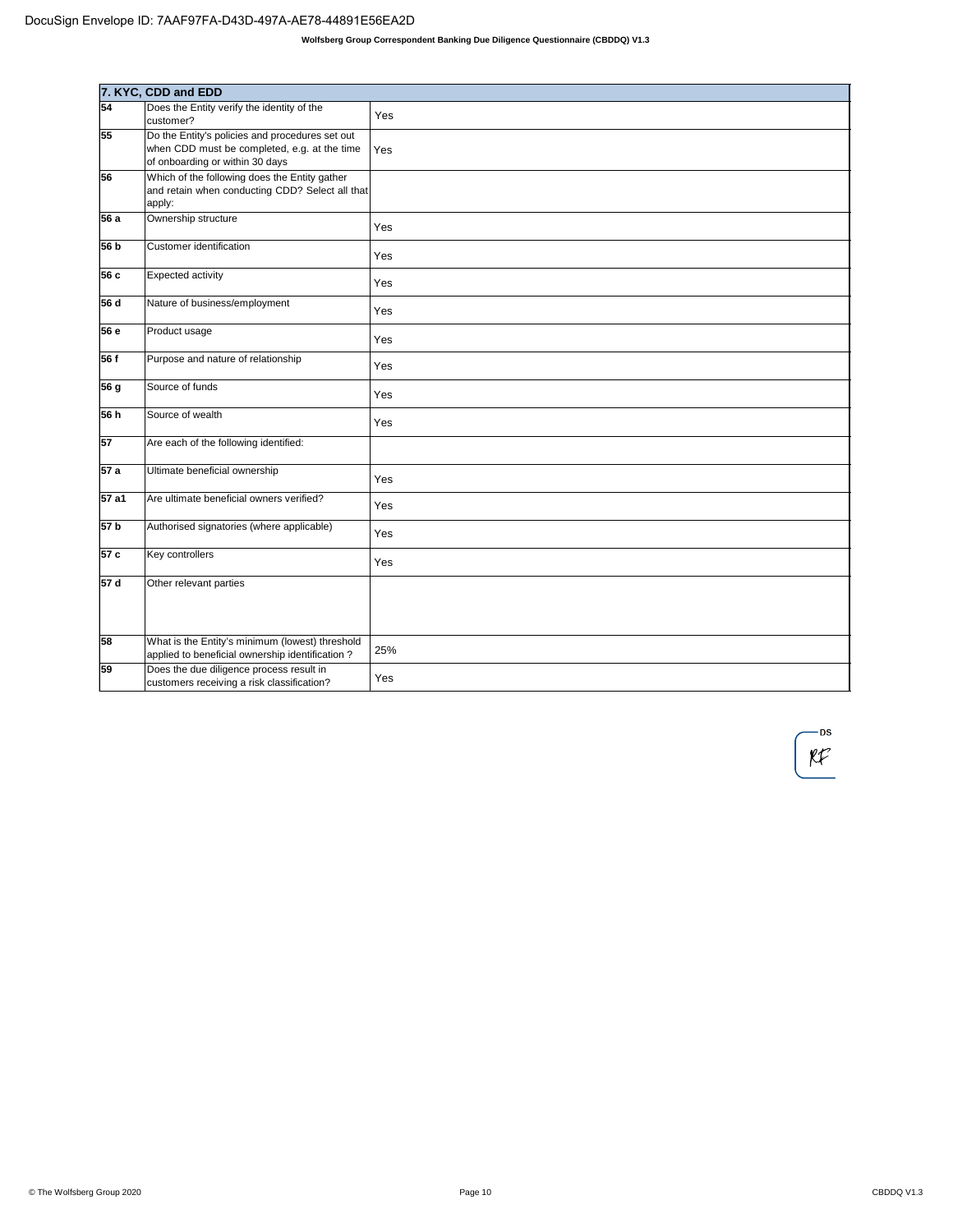| 60              | If Y, what factors/criteria are used to determine<br>the customer's risk classification? Select all that<br>apply:                                                                                                     |                                     |
|-----------------|------------------------------------------------------------------------------------------------------------------------------------------------------------------------------------------------------------------------|-------------------------------------|
| 60 a            | Product Usage                                                                                                                                                                                                          | Yes                                 |
| 60 b            | Geography                                                                                                                                                                                                              | Yes                                 |
| 60 c            | <b>Business Type/Industry</b>                                                                                                                                                                                          | Yes                                 |
| 60 d            | Legal Entity type                                                                                                                                                                                                      | Yes                                 |
| 60 e            | Adverse Information                                                                                                                                                                                                    | Yes                                 |
| 60f             | Other (specify)                                                                                                                                                                                                        |                                     |
| 61              | Does the Entity have a risk based approach to<br>screening customers for adverse<br>media/negative news?                                                                                                               | Yes                                 |
| 62              | If Y, is this at:                                                                                                                                                                                                      |                                     |
| 62 a            | Onboarding                                                                                                                                                                                                             | Yes                                 |
| 62 b            | <b>KYC</b> renewal                                                                                                                                                                                                     | Yes                                 |
| 62 c            | Trigger event                                                                                                                                                                                                          | Yes                                 |
| 63              | What is the method used by the Entity to screen<br>for adverse media / negative news?                                                                                                                                  | Combination of automated and manual |
| 64              | Does the Entity have a risk based approach to<br>screening customers and connected parties to<br>determine whether they are PEPs, or controlled<br>by PEPs?                                                            | Yes                                 |
| 65              | If Y, is this at:                                                                                                                                                                                                      |                                     |
| 65 a            | Onboarding                                                                                                                                                                                                             | Yes                                 |
| 65 b            | <b>KYC</b> renewal                                                                                                                                                                                                     | Yes                                 |
| 65 c            | Trigger event                                                                                                                                                                                                          | Yes                                 |
| 66              | What is the method used by the Entity to screen<br>PEP <sub>s?</sub>                                                                                                                                                   | Combination of automated and manual |
| 67              | Does the Entity have policies, procedures and<br>processes to review and escalate potential<br>matches from screening customers and<br>connected parties to determine whether they are<br>PEPs, or controlled by PEPs? | Yes                                 |
| 68              | Does the Entity have a process to review and<br>update customer information based on:                                                                                                                                  |                                     |
| 68 a            | <b>KYC</b> renewal                                                                                                                                                                                                     | Yes                                 |
| 68 <sub>b</sub> | Trigger event                                                                                                                                                                                                          | Yes                                 |
| 69              | Does the Entity maintain and report metrics on<br>current and past periodic or trigger event due<br>diligence reviews?                                                                                                 | Yes                                 |

-DS  $\mathfrak{K}$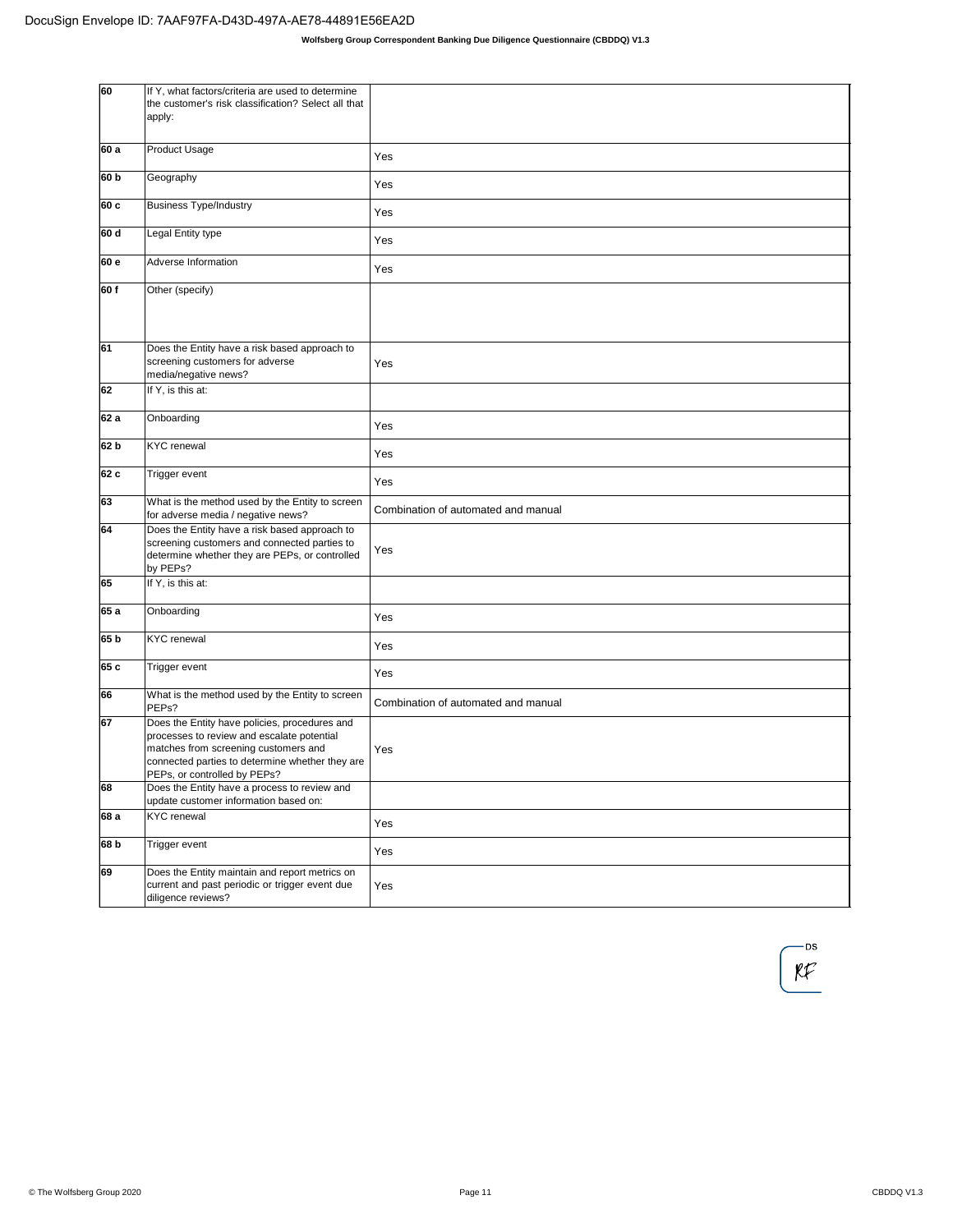| 70    | From the list below, which categories of<br>customers or industries are subject to EDD<br>and/or are restricted, or prohibited by the Entity's<br>FCC programme? |                                           |
|-------|------------------------------------------------------------------------------------------------------------------------------------------------------------------|-------------------------------------------|
| 70 a  | Non-account customers                                                                                                                                            | Prohibited                                |
| 70 b  | Non-resident customers                                                                                                                                           | EDD on a risk based approach              |
| 70 c  | Shell banks                                                                                                                                                      | Prohibited                                |
| 70 d  | MVTS/ MSB customers                                                                                                                                              | Prohibited                                |
| 70 e  | PEPs                                                                                                                                                             | EDD & restricted on a risk based approach |
| 70f   | PEP Related                                                                                                                                                      | EDD & restricted on a risk based approach |
| 70 g  | PEP Close Associate                                                                                                                                              | EDD & restricted on a risk based approach |
| 70 h  | Correspondent Banks                                                                                                                                              | EDD & restricted on a risk based approach |
| 70 h1 | If EDD or EDD & restricted, does the EDD<br>assessment contain the elements as set out in<br>the Wolfsberg Correspondent Banking<br>Principles 2014?             | Yes                                       |
| 70 i  | Arms, defense, military                                                                                                                                          | Prohibited                                |
| 70 j  | Atomic power                                                                                                                                                     | Prohibited                                |
| 70k   | <b>Extractive industries</b>                                                                                                                                     | EDD & restricted on a risk based approach |
| 70 I  | Precious metals and stones                                                                                                                                       | Prohibited                                |
| 70 m  | Unregulated charities                                                                                                                                            | Prohibited                                |
| 70 n  | Regulated charities                                                                                                                                              | Prohibited                                |
| 70 o  | Red light business / Adult entertainment                                                                                                                         | Prohibited                                |
| 70 p  | Non-Government Organisations                                                                                                                                     | EDD & restricted on a risk based approach |
| 70 q  | Virtual currencies                                                                                                                                               | Prohibited                                |
| 70 r  | Marijuana                                                                                                                                                        | Prohibited                                |
| 70 s  | Embassies/Consulates                                                                                                                                             | EDD & restricted on a risk based approach |
| 70 t  | Gambling                                                                                                                                                         | Prohibited                                |
| 70 u  | Payment Service Provider                                                                                                                                         | EDD & restricted on a risk based approach |
| 70v   | Other (specify)                                                                                                                                                  | N/A                                       |
| 71    | If restricted, provide details of the restriction                                                                                                                | N/A                                       |
| 72    | Does the Entity perform an additional control or<br>quality review on clients subject to EDD?                                                                    | Yes                                       |
| 73    | Confirm that all responses provided in the above<br>Section KYC, CDD and EDD are representative<br>of all the LE's branches                                      | Yes                                       |
| 73 a  | If N, clarify which questions the difference/s<br>relate to and the branch/es that this applies to                                                               | N/A                                       |
| 73 b  | If appropriate, provide any additional information<br>/ context to the answers in this section.                                                                  |                                           |

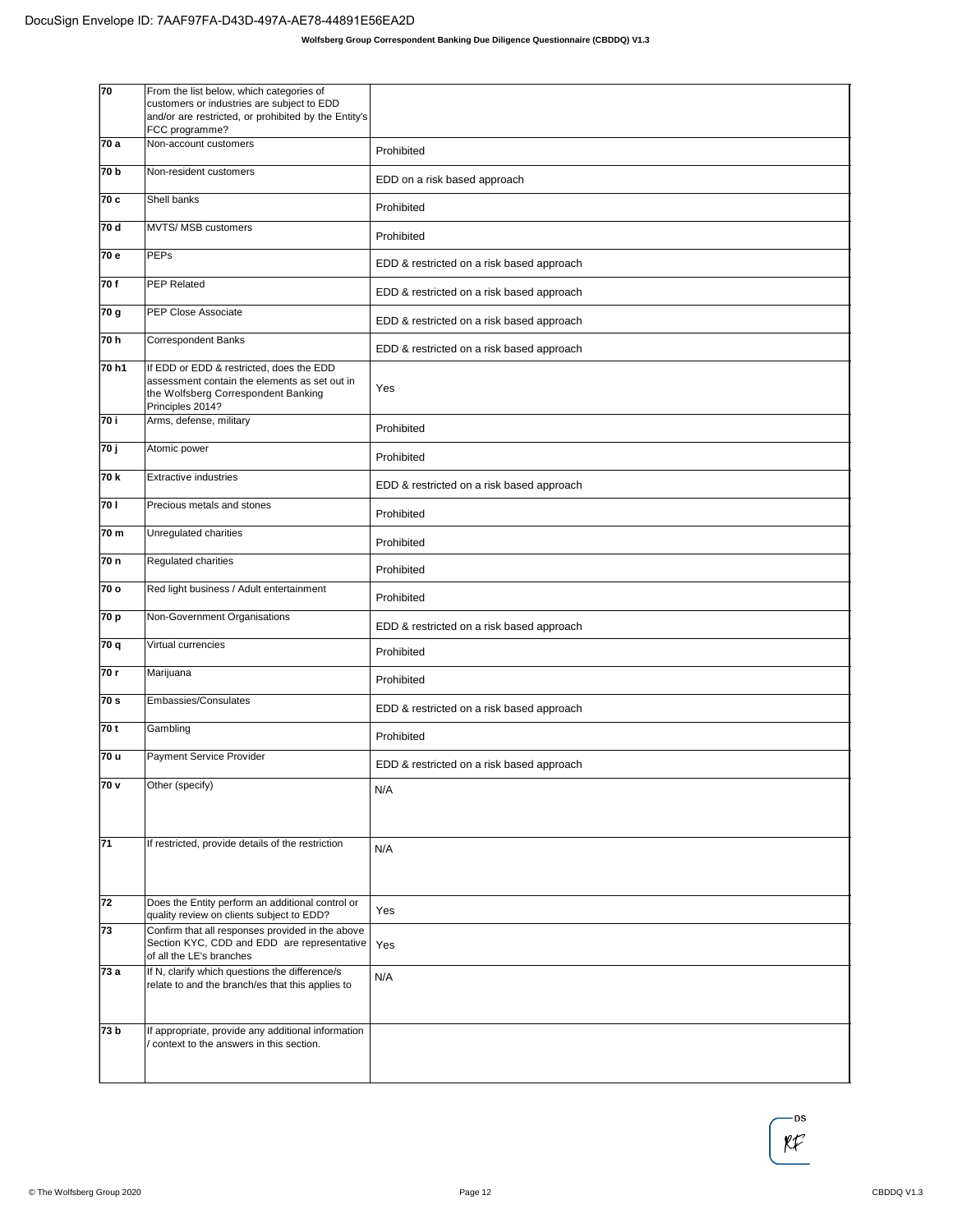|      | <b>8. MONITORING &amp; REPORTING</b>                                                                                                                               |           |
|------|--------------------------------------------------------------------------------------------------------------------------------------------------------------------|-----------|
| 74   | Does the Entity have risk based policies,<br>procedures and monitoring processes for the<br>identification and reporting of suspicious<br>activity?                | Yes       |
| 75   | What is the method used by the Entity to<br>monitor transactions for suspicious activities?                                                                        | Automated |
| 76   | If manual or combination selected, specify what<br>type of transactions are monitored manually                                                                     |           |
| 77   | Does the Entity have regulatory requirements to<br>report suspicious transactions?                                                                                 | Yes       |
| 77 a | If Y, does the Entity have policies, procedures<br>and processes to comply with suspicious<br>transaction reporting requirements?                                  | Yes       |
| 78   | Does the Entity have policies, procedures and<br>processes to review and escalate matters<br>arising from the monitoring of customer<br>transactions and activity? | Yes       |
| 79   | Confirm that all responses provided in the above<br>Section MONITORING & REPORTING are<br>representative of all the LE's branches                                  | Yes       |
| 79 a | If N, clarify which questions the difference/s<br>relate to and the branch/es that this applies to                                                                 | N/A       |
| 79 b | If appropriate, provide any additional information<br>context to the answers in this section.                                                                      |           |

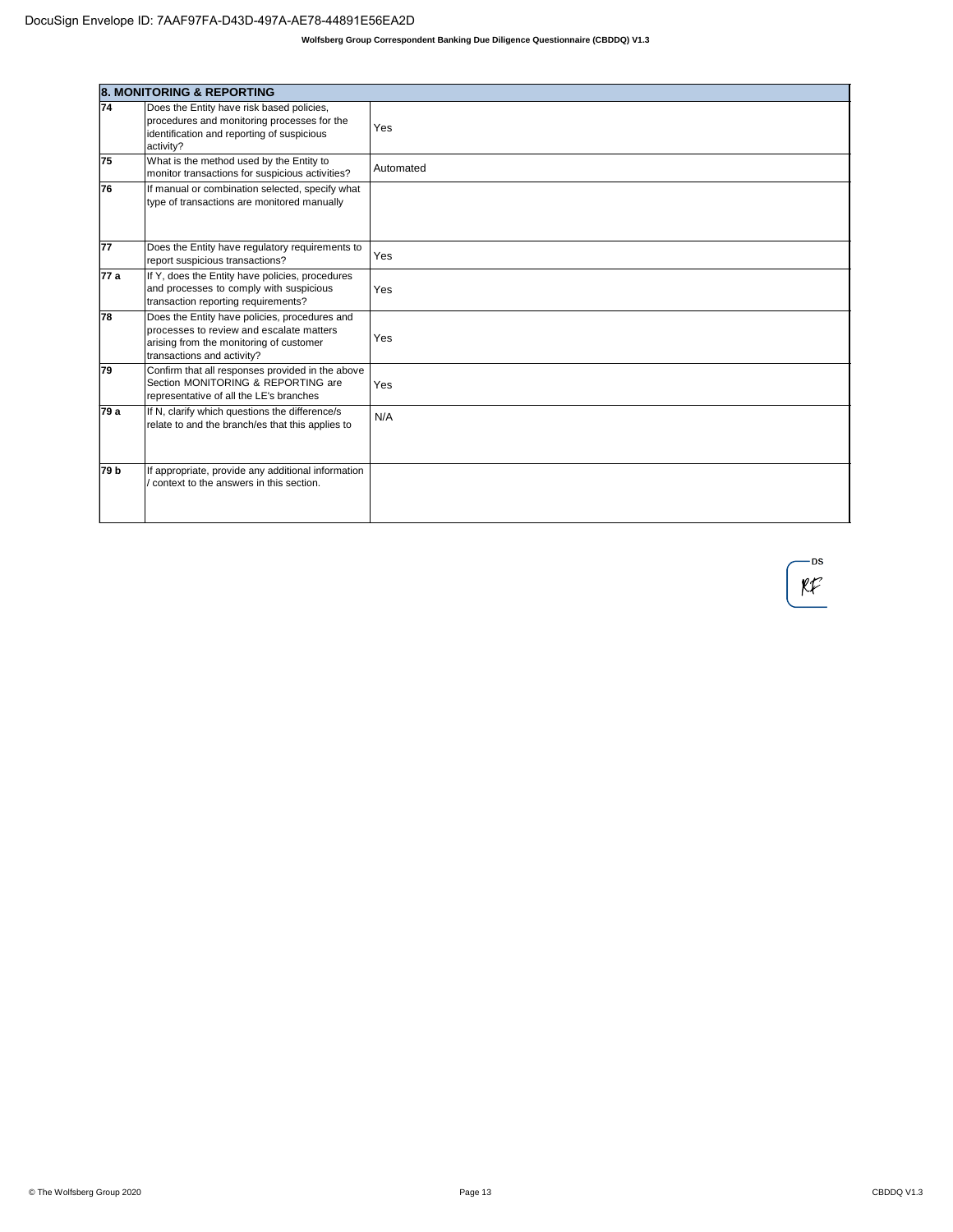|       | 9. PAYMENT TRANSPARENCY                                                                                                                         |                          |
|-------|-------------------------------------------------------------------------------------------------------------------------------------------------|--------------------------|
| 80    | Does the Entity adhere to the Wolfsberg Group<br>Payment Transparency Standards?                                                                | Yes                      |
| 81    | Does the Entity have policies, procedures and<br>processes to [reasonably] comply with and have<br>controls in place to ensure compliance with: |                          |
| 81 a  | <b>FATF Recommendation 16</b>                                                                                                                   | Yes                      |
| 81 b  | <b>Local Regulations</b>                                                                                                                        | Yes                      |
| 81 b1 | Specify the regulation                                                                                                                          | Instruction CVM 617/2019 |
| 81 c  | If N, explain                                                                                                                                   |                          |
| 82    | Does the Entity have processes in place to<br>respond to Request For Information (RFIs) from<br>other entities in a timely manner?              | Yes                      |
| 83    | Does the Entity have controls to support the<br>inclusion of required and accurate originator<br>information in international payment messages? | Yes                      |
| 84    | Does the Entity have controls to support the<br>inclusion of required beneficiary information<br>international payment messages?                | Yes                      |
| 85    | Confirm that all responses provided in the above<br>Section PAYMENT TRANSPARENCY are<br>representative of all the LE's branches                 | Yes                      |
| 85 a  | If N, clarify which questions the difference/s<br>relate to and the branch/es that this applies to.                                             | N/A                      |
| 85 b  | If appropriate, provide any additional information<br>context to the answers in this section.                                                   |                          |

-DS  $\mathcal{K}$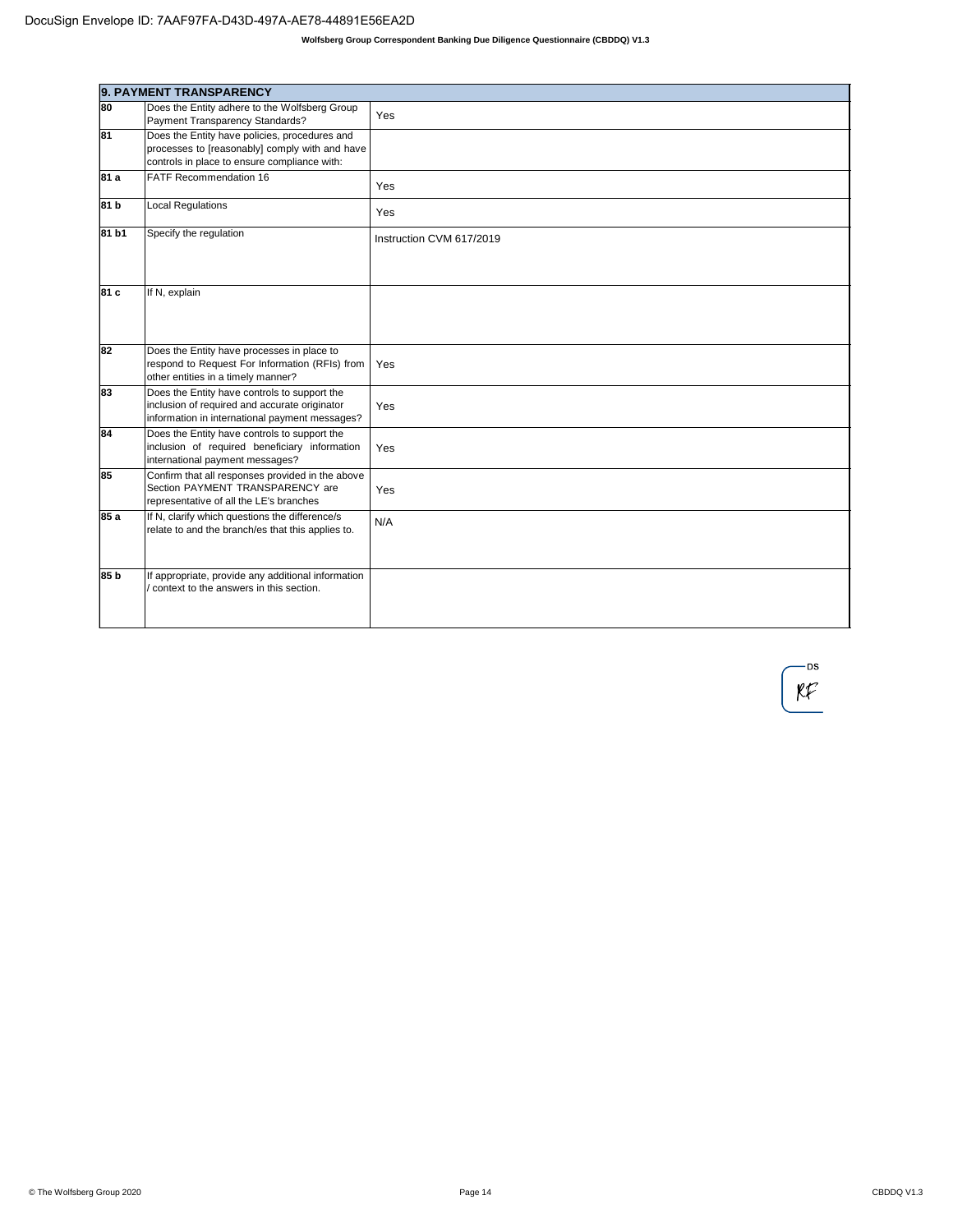|      | <b>10. SANCTIONS</b>                                                                               |                                                                                         |
|------|----------------------------------------------------------------------------------------------------|-----------------------------------------------------------------------------------------|
| 86   | Does the Entity have a Sanctions Policy                                                            |                                                                                         |
|      | approved by management regarding                                                                   |                                                                                         |
|      | compliance with sanctions law applicable to the                                                    | Yes                                                                                     |
|      | Entity, including with respect its business                                                        |                                                                                         |
|      | conducted with, or through accounts held at<br>foreign financial institutions?                     |                                                                                         |
| 87   | Does the Entity have policies, procedures, or                                                      |                                                                                         |
|      | other controls reasonably designed to prevent                                                      |                                                                                         |
|      | the use of another entity's accounts or services                                                   |                                                                                         |
|      | in a manner causing the other entity to violate                                                    | Yes                                                                                     |
|      | sanctions prohibitions applicable to the other<br>entity (including prohibitions within the other  |                                                                                         |
|      | entity's local jurisdiction)?                                                                      |                                                                                         |
| 88   | Does the Entity have policies, procedures or                                                       |                                                                                         |
|      | other controls reasonably designed to prohibit                                                     |                                                                                         |
|      | and/or detect actions taken to evade applicable                                                    |                                                                                         |
|      | sanctions prohibitions, such as stripping, or the<br>resubmission and/or masking, of sanctions     | Yes                                                                                     |
|      | relevant information in cross border                                                               |                                                                                         |
|      | transactions?                                                                                      |                                                                                         |
| 89   | Does the Entity screen its customers, including                                                    |                                                                                         |
|      | beneficial ownership information collected by the<br>Entity, during onboarding and regularly       | Yes                                                                                     |
|      | thereafter against Sanctions Lists?                                                                |                                                                                         |
| 90   | What is the method used by the Entity?                                                             |                                                                                         |
|      |                                                                                                    | Combination of automated and manual                                                     |
| 91   | Does the Entity screen all sanctions relevant                                                      |                                                                                         |
|      | data, including at a minimum, entity and location<br>information, contained in cross border        | Yes                                                                                     |
|      | transactions against Sanctions Lists?                                                              |                                                                                         |
| 92   | What is the method used by the Entity?                                                             |                                                                                         |
|      |                                                                                                    | Automated                                                                               |
| 93   | Select the Sanctions Lists used by the Entity in<br>its sanctions screening processes:             |                                                                                         |
| 93 a | <b>Consolidated United Nations Security Council</b>                                                |                                                                                         |
|      | Sanctions List (UN)                                                                                | Used for screening customers and beneficial owners and for filtering transactional data |
| 93 b | United States Department of the Treasury's                                                         |                                                                                         |
|      | Office of Foreign Assets Control (OFAC)                                                            | Used for screening customers and beneficial owners and for filtering transactional data |
| 93 c | Office of Financial Sanctions Implementation<br>HMT (OFSI)                                         | Used for screening customers and beneficial owners and for filtering transactional data |
| 93 d | European Union Consolidated List (EU)                                                              |                                                                                         |
|      |                                                                                                    | Used for screening customers and beneficial owners and for filtering transactional data |
| 93 e | Lists maintained by other G7 member countries                                                      |                                                                                         |
|      |                                                                                                    | Used for screening customers and beneficial owners and for filtering transactional data |
| 93f  | Other (specify)                                                                                    |                                                                                         |
|      |                                                                                                    |                                                                                         |
|      |                                                                                                    |                                                                                         |
| 94   | Question removed                                                                                   |                                                                                         |
|      |                                                                                                    |                                                                                         |
| 95   | When regulatory authorities make updates to                                                        |                                                                                         |
|      | their Sanctions list, how many business days<br>before the entity updates their active manual and/ |                                                                                         |
|      | or automated screening systems against:                                                            |                                                                                         |
| 95 a | Customer Data                                                                                      |                                                                                         |
|      |                                                                                                    |                                                                                         |
|      |                                                                                                    | Within 3 to 5 business days                                                             |
|      |                                                                                                    |                                                                                         |
| 95 b | Transactions                                                                                       |                                                                                         |
|      |                                                                                                    | Within 3 to 5 business days                                                             |
|      |                                                                                                    |                                                                                         |

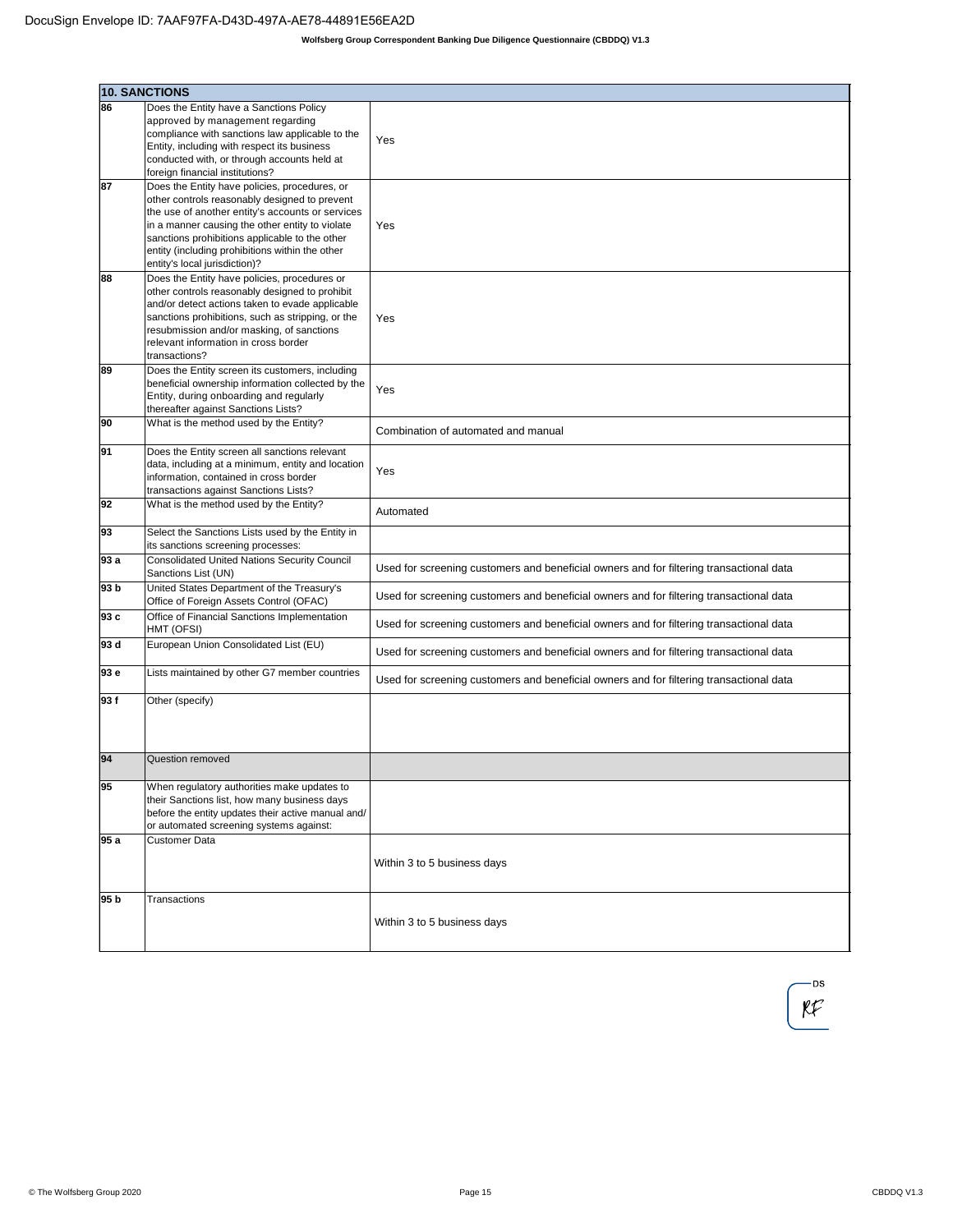| 96              | Does the Entity have a physical presence, e.g.,<br>branches, subsidiaries, or representative offices<br>located in countries/regions against which UN,<br>OFAC, OFSI, EU and G7 member countries<br>have enacted comprehensive jurisdiction-based<br>Sanctions? | <b>No</b> |
|-----------------|-----------------------------------------------------------------------------------------------------------------------------------------------------------------------------------------------------------------------------------------------------------------|-----------|
| 197             | Confirm that all responses provided in the above<br>Section SANCTIONS are representative of all<br>the LE's branches                                                                                                                                            | Yes       |
| 197 a           | If N, clarify which questions the difference/s<br>relate to and the branch/es that this applies to.                                                                                                                                                             | N/A       |
| 97 <sub>b</sub> | If appropriate, provide any additional information<br>context to the answers in this section.                                                                                                                                                                   |           |

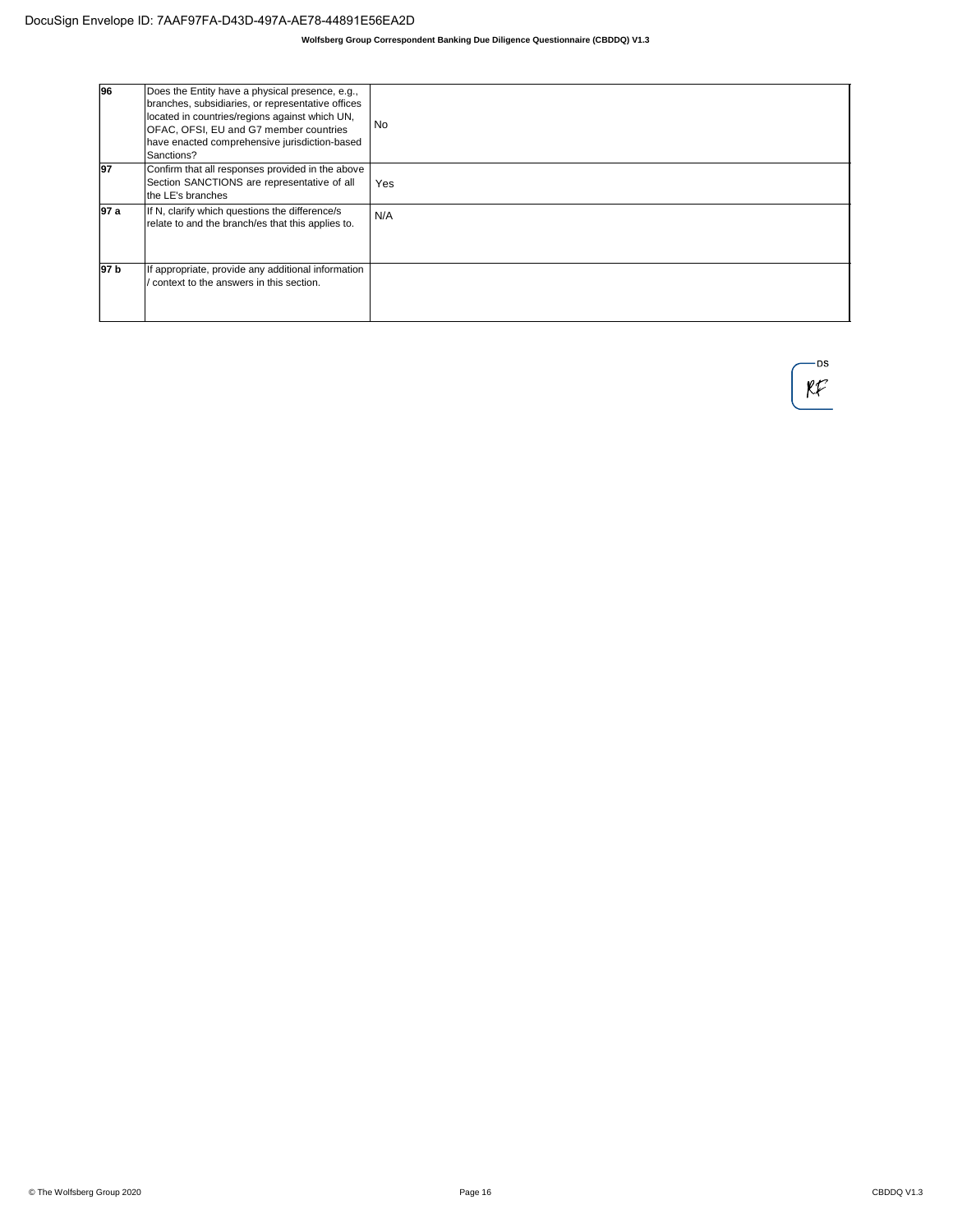|       | <b>11. TRAINING &amp; EDUCATION</b>                                                                                                                                  |                |
|-------|----------------------------------------------------------------------------------------------------------------------------------------------------------------------|----------------|
| 98    | Does the Entity provide mandatory training,<br>which includes:                                                                                                       |                |
| 98 a  | Identification and reporting of transactions to<br>government authorities                                                                                            | Yes            |
| 98 b  | Examples of different forms of money<br>laundering, terrorist financing and sanctions<br>violations relevant for the types of products and<br>services offered       | Yes            |
| 98 c  | Internal policies for controlling money<br>laundering, terrorist financing and sanctions<br>violations                                                               | Yes            |
| l98 d | New issues that occur in the market, e.g.,<br>significant regulatory actions or new regulations                                                                      | Yes            |
| 98 e  | <b>Conduct and Culture</b>                                                                                                                                           | Yes            |
| 99    | Is the above mandatory training provided to:                                                                                                                         |                |
| l99 a | Board and Senior Committee Management                                                                                                                                | Yes            |
| 99 b  | 1st Line of Defence                                                                                                                                                  | Yes            |
| 99 c  | 2nd Line of Defence                                                                                                                                                  | Yes            |
| 99 d  | 3rd Line of Defence                                                                                                                                                  | Yes            |
| 99 e  | 3rd parties to which specific FCC activities have<br>been outsourced                                                                                                 | Not Applicable |
| 99 f  | Non-employed workers<br>(contractors/consultants)                                                                                                                    | Not Applicable |
| 100   | Does the Entity provide AML, CTF & Sanctions<br>training that is targeted to specific roles,<br>responsibilities and high risk products, services<br>and activities? | Yes            |
| 101   | Does the Entity provide customised training for<br>AML, CTF and Sanctions staff?                                                                                     | Yes            |
| 102   | Confirm that all responses provided in the above<br>Section TRAINING & EDUCATION are<br>representative of all the LE's branches                                      | Yes            |
| 102 a | If N, clarify which questions the difference/s<br>relate to and the branch/es that this applies to.                                                                  | N/A            |
| 102 b | If appropriate, provide any additional information<br>context to the answers in this section.                                                                        |                |

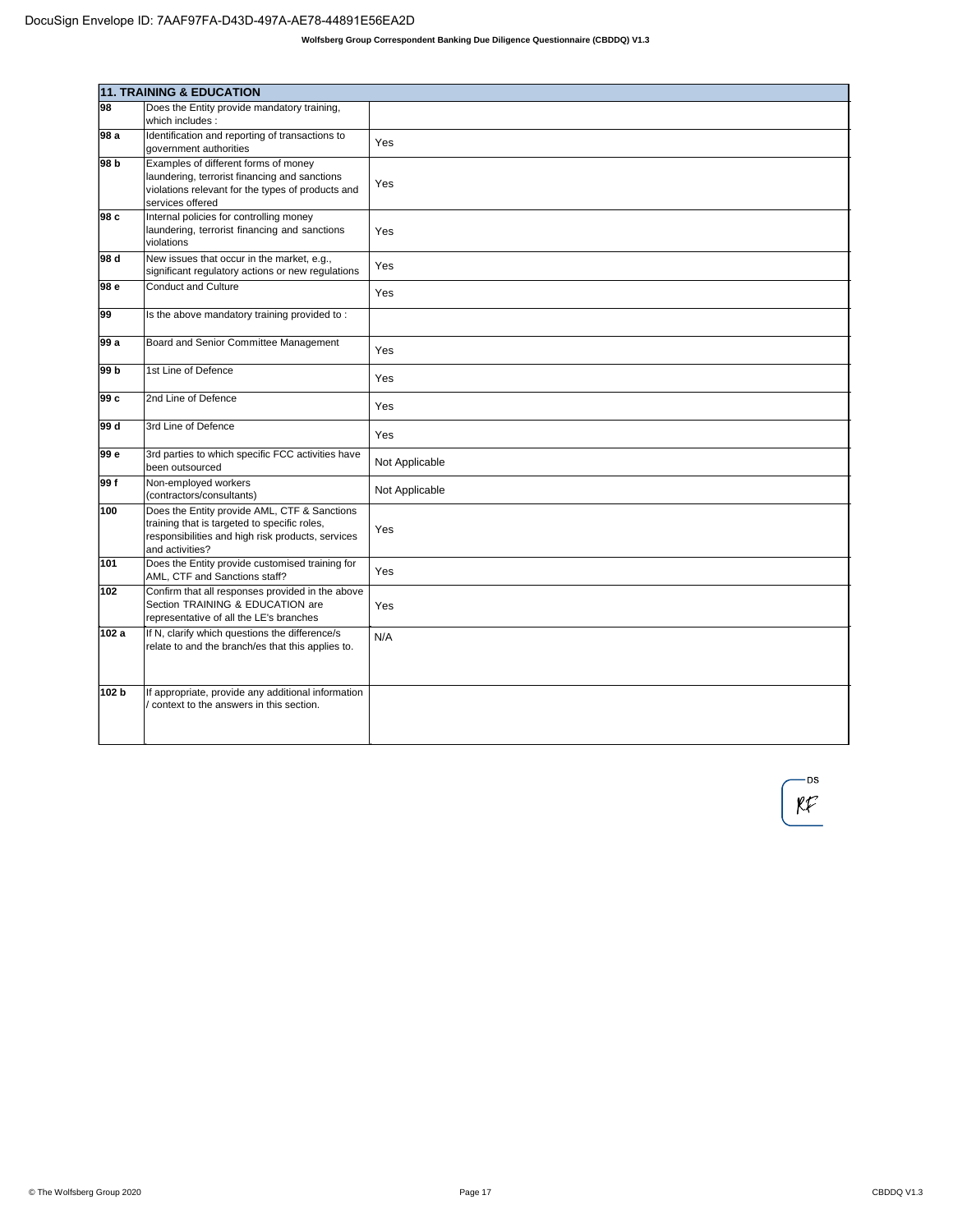|       | <b>12. QUALITY ASSURANCE /COMPLIANCE TESTING</b>                                                                                                     |     |
|-------|------------------------------------------------------------------------------------------------------------------------------------------------------|-----|
| 103   | Are the Entity's KYC processes and documents<br>subject to quality assurance testing?                                                                | Yes |
| 104   | Does the Entity have a program wide risk based<br>Compliance Testing process (separate to the<br>independent Audit function)?                        | Yes |
| 105   | Confirm that all responses provided in the above<br>Section QUALITY ASSURANCE /<br>COMPLIANCE TESTING are representative of<br>all the LE's branches | Yes |
| 105 a | If N, clarify which questions the difference/s<br>relate to and the branch/es that this applies to.                                                  | N/A |
| 105 b | If appropriate, provide any additional information<br>context to the answers in this section.                                                        |     |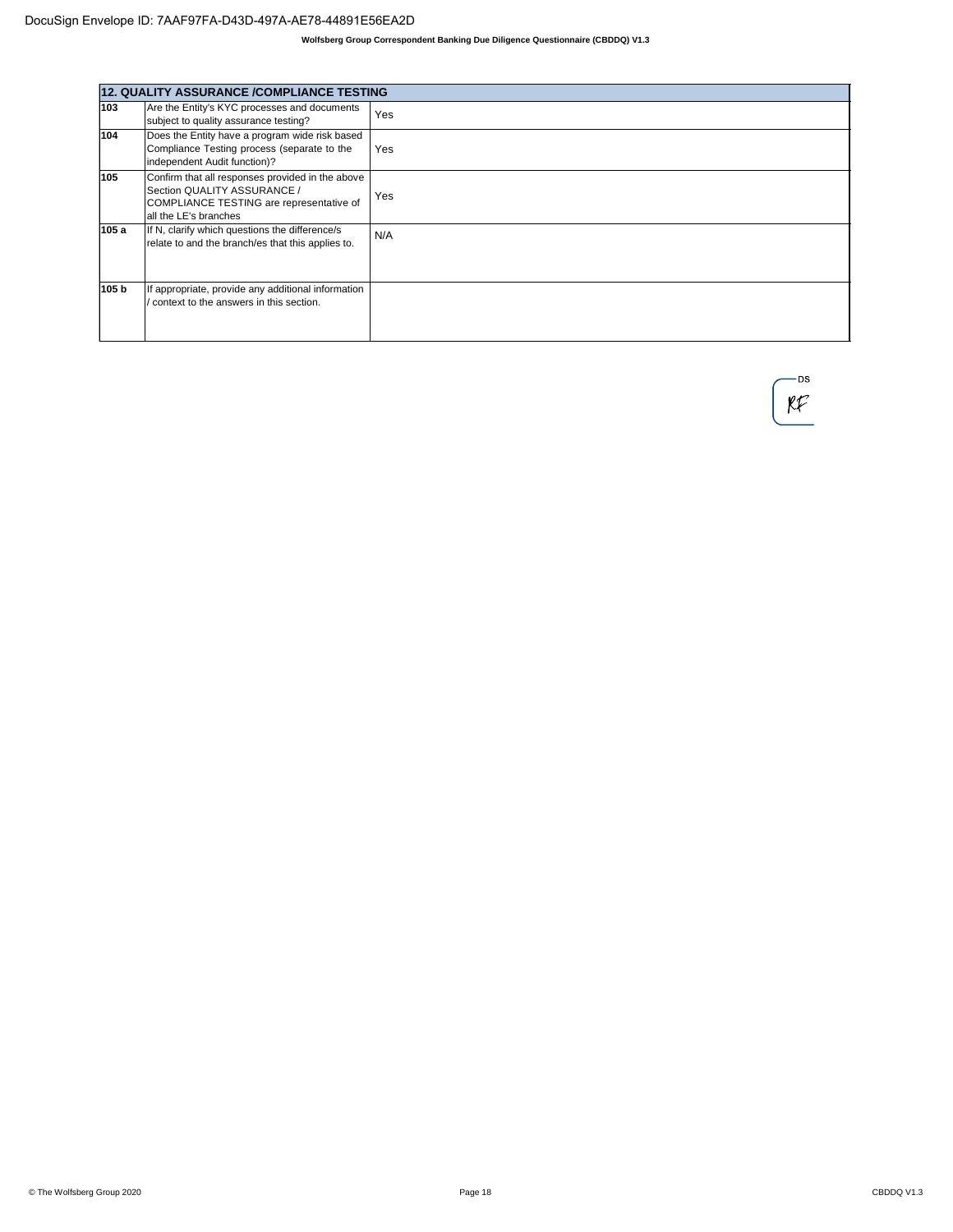| 13. AUDIT        |                                                                                                                                                                                                                                        |        |
|------------------|----------------------------------------------------------------------------------------------------------------------------------------------------------------------------------------------------------------------------------------|--------|
| 106              | In addition to inspections by the government                                                                                                                                                                                           |        |
|                  | supervisors/regulators, does the Entity have an<br>internal audit function, a testing function or other<br>independent third party, or both, that assesses<br>FCC AML, CTF and Sanctions policies and<br>practices on a regular basis? | Yes    |
| 107              | How often is the Entity audited on its AML, CTF<br>& Sanctions programme by the following:                                                                                                                                             |        |
| 107 a            | Internal Audit Department                                                                                                                                                                                                              | Yearly |
| 107 b            | <b>External Third Party</b>                                                                                                                                                                                                            | Yearly |
| 108              | Does the internal audit function or other<br>independent third party cover the following<br>areas:                                                                                                                                     |        |
| 108 a            | AML, CTF & Sanctions policy and procedures                                                                                                                                                                                             | Yes    |
| 108 <sub>b</sub> | KYC / CDD / EDD and underlying<br>methodologies                                                                                                                                                                                        | Yes    |
| 108c             | <b>Transaction Monitoring</b>                                                                                                                                                                                                          | Yes    |
| 108d             | Transaction Screening including for sanctions                                                                                                                                                                                          | Yes    |
| 108e             | Name Screening & List Management                                                                                                                                                                                                       | Yes    |
| 108f             | Training & Education                                                                                                                                                                                                                   | Yes    |
| 108 <sub>g</sub> | Technology                                                                                                                                                                                                                             | Yes    |
| 108h             | Governance                                                                                                                                                                                                                             | Yes    |
| 108 i            | Reporting/Metrics & Management Information                                                                                                                                                                                             | Yes    |
| 108j             | <b>Suspicious Activity Filing</b>                                                                                                                                                                                                      | Yes    |
| 108k             | Enterprise Wide Risk Assessment                                                                                                                                                                                                        | Yes    |
| 1081             | Other (specify)                                                                                                                                                                                                                        |        |
| 109              | Are adverse findings from internal & external<br>audit tracked to completion and assessed for<br>adequacy and completeness?                                                                                                            | Yes    |
| 110              | Confirm that all responses provided in the above<br>section, AUDIT are representative of all the LE's<br>branches                                                                                                                      | Yes    |
| 110 a            | If N, clarify which questions the difference/s<br>relate to and the branch/es that this applies to.                                                                                                                                    | N/A    |
| 110 b            | If appropriate, provide any additional information<br>context to the answers in this section.                                                                                                                                          |        |